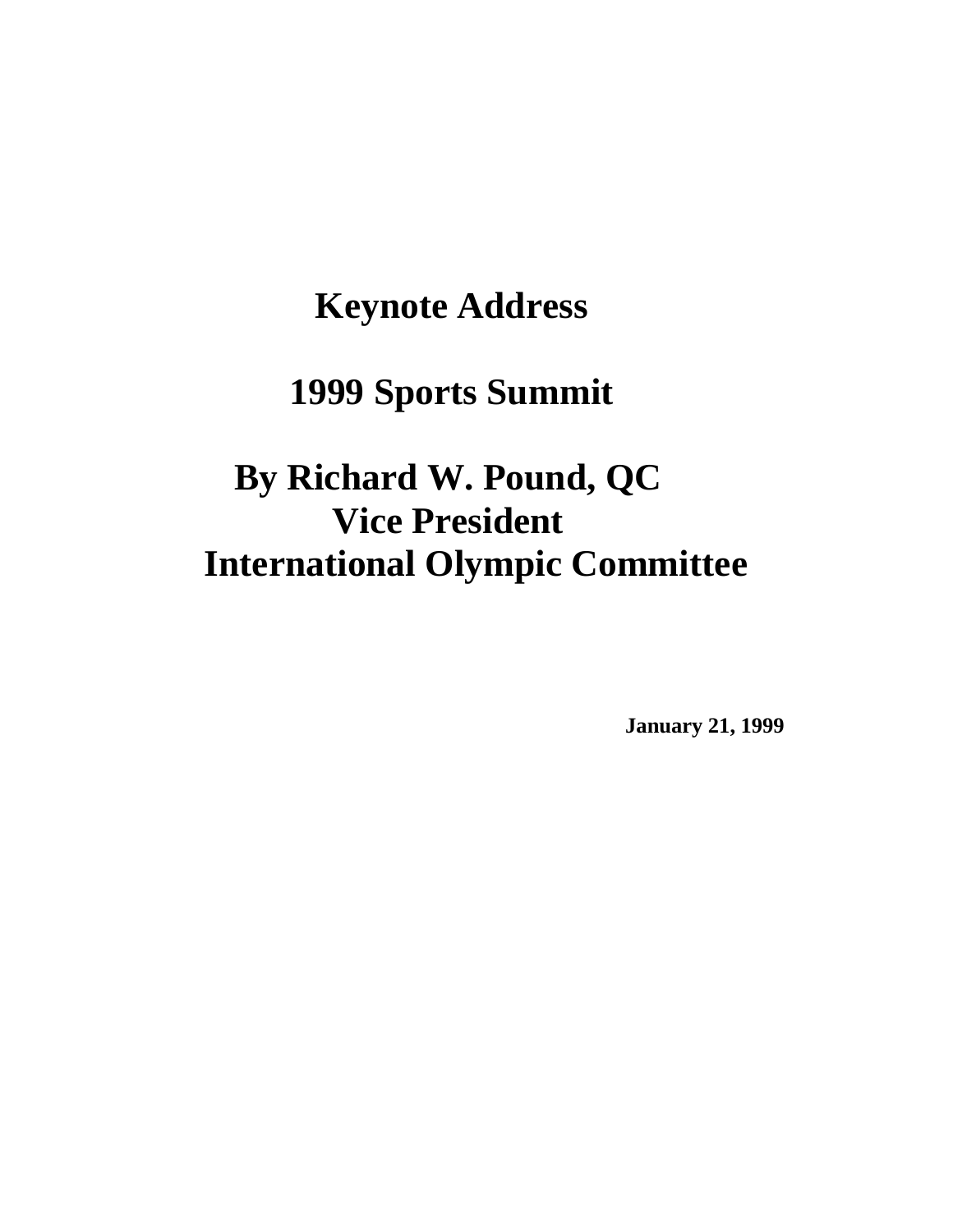Ladies and gentlemen, thank you for having me here today. And thank you, Craig, for your kind introduction. These are difficult times for the International Olympic Committee and indeed the entire Olympic Movement. So I truly appreciate your warm welcome.

Let me begin my remarks today by telling you very directly that the IOC is profoundly disappointed about the events revealed in the last few weeks. And even before we announce the findings of our inquiry, we'd like to express our sincere apologies for the actions of certain IOC members. Their conduct has been completely contrary to everything the Olympic Movement has worked so hard to represent.

These actions are also an affront to the Olympic athletes who have inspired us through the years and whose lives so poignantly embody the Olympic ideals. Not to mention the millions of volunteers who contribute hundreds of millions of hours of service to promote the Olympic values in their communities.

Moreover, the IOC would like to express its deepest regrets to the people and community of Salt Lake City. It is unfortunate that a community that is so well prepared to host an Olympic Winter Games should have its overall integrity called into question.

To our colleagues in Sydney, who are busy preparing for the Olympic Summer Games in September of next year, I would like to assure you of the IOC's resolve to do whatever is necessary to ensure that you are not distracted from your preparations for the Games. I would add that the Sydney Organizing Committee is doing a tremendous job so far – in fact, we believe they are setting a new standard for a Summer Games organizing committee.

With all that is going on right now, it makes me wish that the Sydney Games were taking place tomorrow rather than next year. I say that because I know that the Sydney Games will be one of the greatest ever. The facilities are world class – second to none. And, if you've ever been to Sydney, I am sure you would agree that there is no more beautiful city in which to host a Summer Games. We also would like to offer our gratitude to the people of Australia for their commitment to host the world at the Millennium Olympic Games.

Each of the communities involved—Salt Lake and the Olympic committees—has taken action to deal with the causes of this problem. Each of us will deal with our own constituencies, and we will not get involved in any self-serving finger-pointing. Each of us has a responsibility in this matter, and none of us should avoid that responsibility.

Before I go on, let me tell you right up front what I can and cannot tell you today about our investigation:

I cannot announce the names of the IOC members currently under investigation  $\Box$ and cannot comment on names that have appeared in the media.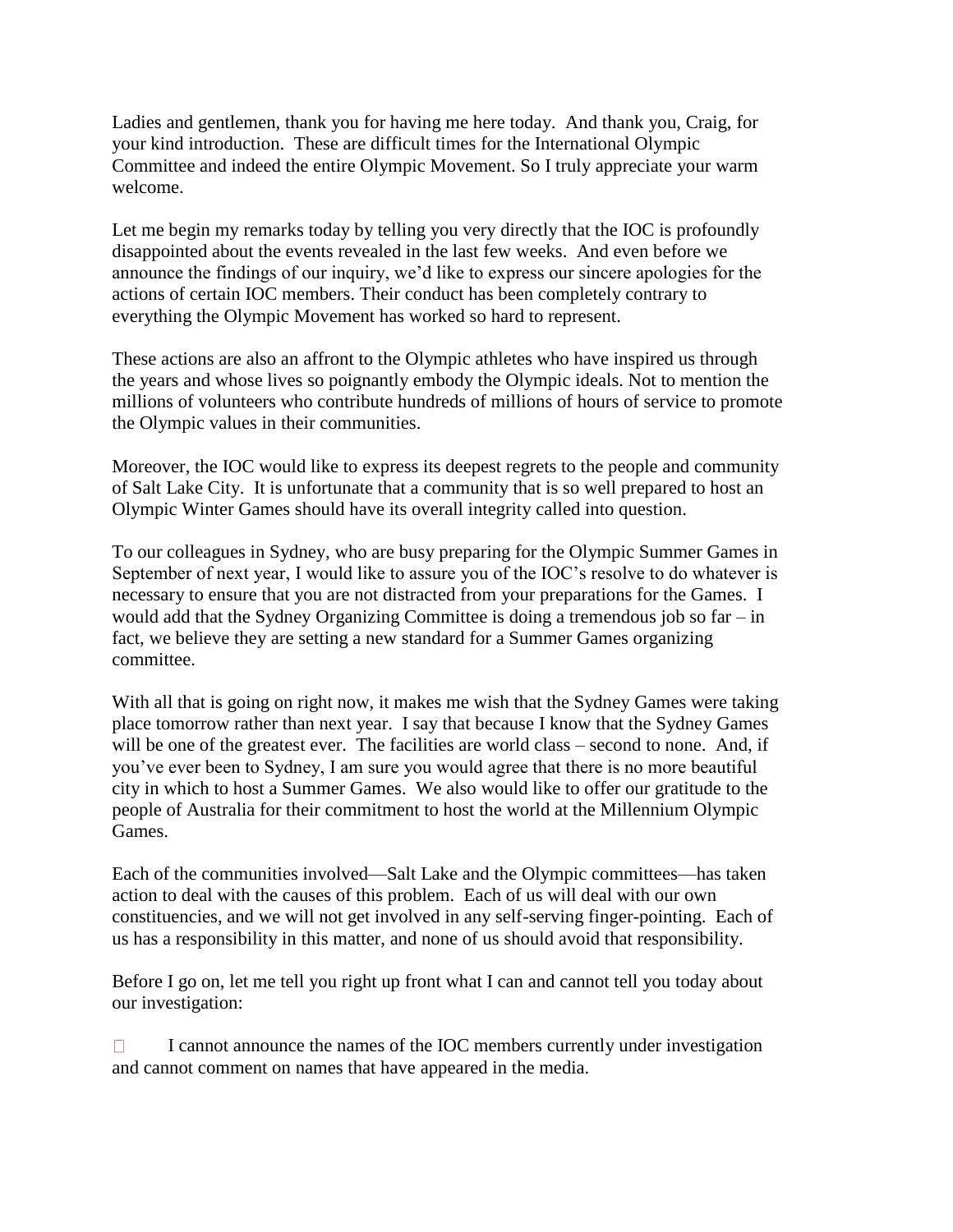I cannot refer to the specific charges against any members.  $\Box$ 

And I am not going to speculate about what the Executive Board of the IOC may  $\Box$ decide when it gets the recommendations of our commission of inquiry.

What I can tell you is this:

 $\Box$ The IOC is relentlessly pursuing allegations against certain IOC members relating to inappropriate actions in the selection of Salt Lake City as host of the 2002 Olympic Winter Games and in any other circumstances which come to light as a result of this process.

 $\Box$ The IOC is committed to using this difficult time as an opportunity to develop reforms which will prevent this from happening again. We will not shirk from our responsibilities in this matter.

When this is all over, the IOC will emerge as a much stronger and more effective  $\Box$ organization, leading the Olympic Movement as it has for more than a century.

I do have more to say about the IOC inquiry, but before I get into that I'd like to make a few comments about the Olympic Movement—and put things into a larger perspective.

Throughout our long history, Olympism has faced many extraordinary challenges. Just since 1976, for instance, the Games were boycotted four times.

The point is: the Games have survived.

And today? I say to you, despite our troubles, despite the fact that we to some degree have brought this on ourselves, the Games will survive. Not only that: we will seize this opportunity for change and emerge stronger and truer to our ideals than before.

The Olympic Movement is founded on ideals such as Hope, Unity, Friendship and Fair Play. These enduring ideals have sustained Olympism for more than 3000 years, and they have brought us to where we are today. Two hundred nations now compete in the Games. More than 10,000 athletes participate in the Summer Games. And because of this size and scope, we have the opportunity to communicate the values and the ideals of the Olympics to more people in more countries than ever before.

By any measure, the Olympic Movement is one of the most successful international organizations of the 20th century.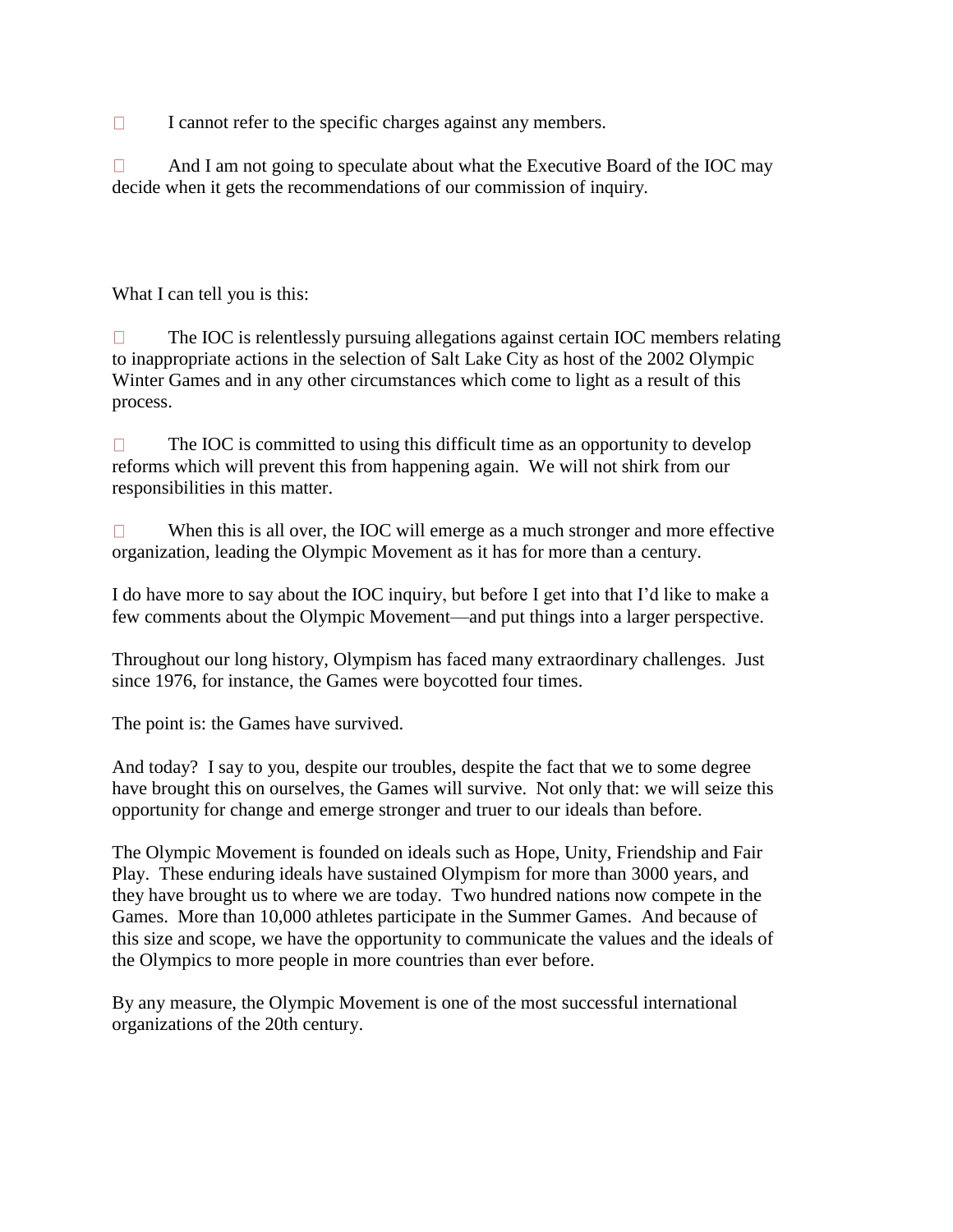But we know that the public often focuses solely on the Games themselves, without perhaps fully understanding our Movement and its goals or the role of the International Olympic Committee.

A lot of people ask me, "What is the IOC? What does it do?" Well, the first thing I tell them is that the IOC has overall responsibility for the governance of the Olympic Movement. It enacts the *Olympic Charter*, which is the governing document of the Olympic Movement. It determines which sports will be on the Olympic programme. And in the present context, it decides where the Games will be celebrated.

But most importantly, the IOC is here to help the dreams of athletes come true—to help them compete at the highest levels, in an environment of openness, fair play and friendship.

As for the members themselves, they are unpaid volunteers who spend a great deal of time each year on IOC and world sport matters.

I should also point out that many IOC members—30 to be exact—are former Olympians. We also work closely with the IOC Athletes Commission to ensure that we have the athlete's input in the daily management of the Olympic Movement. So I submit to you the IOC and its members do understand what it means to be an Olympic athlete and to compete at the highest levels of sport.

The IOC is quite different from most organizations, especially international organizations. Unlike the United Nations, for example, where delegates are representatives of their countries and do the bidding of the national political authorities, the IOC members are completely independent and serve the IOC in their individual capacities.

This is not an accident; the IOC intentionally provides its members with the opportunities—and the obligations—to decide all Olympic-related matters unencumbered by political or other influences. The members are representatives of the IOC in their countries, rather than representatives of their countries on the IOC.

At the moment, world tensions are relatively low. But we have lived through some tough times and there may well be some ahead. Had there been national accountability in the past, the Olympic Movement most certainly would have been held captive to national politics—and quite possibly not survived. This independence, this structure, has saved the Olympic Games time after time.

This is also one reason why the IOC is best-equipped to deal with standards of conduct. If IOC members breach ethical standards, they breach the standards upon which all members have agreed.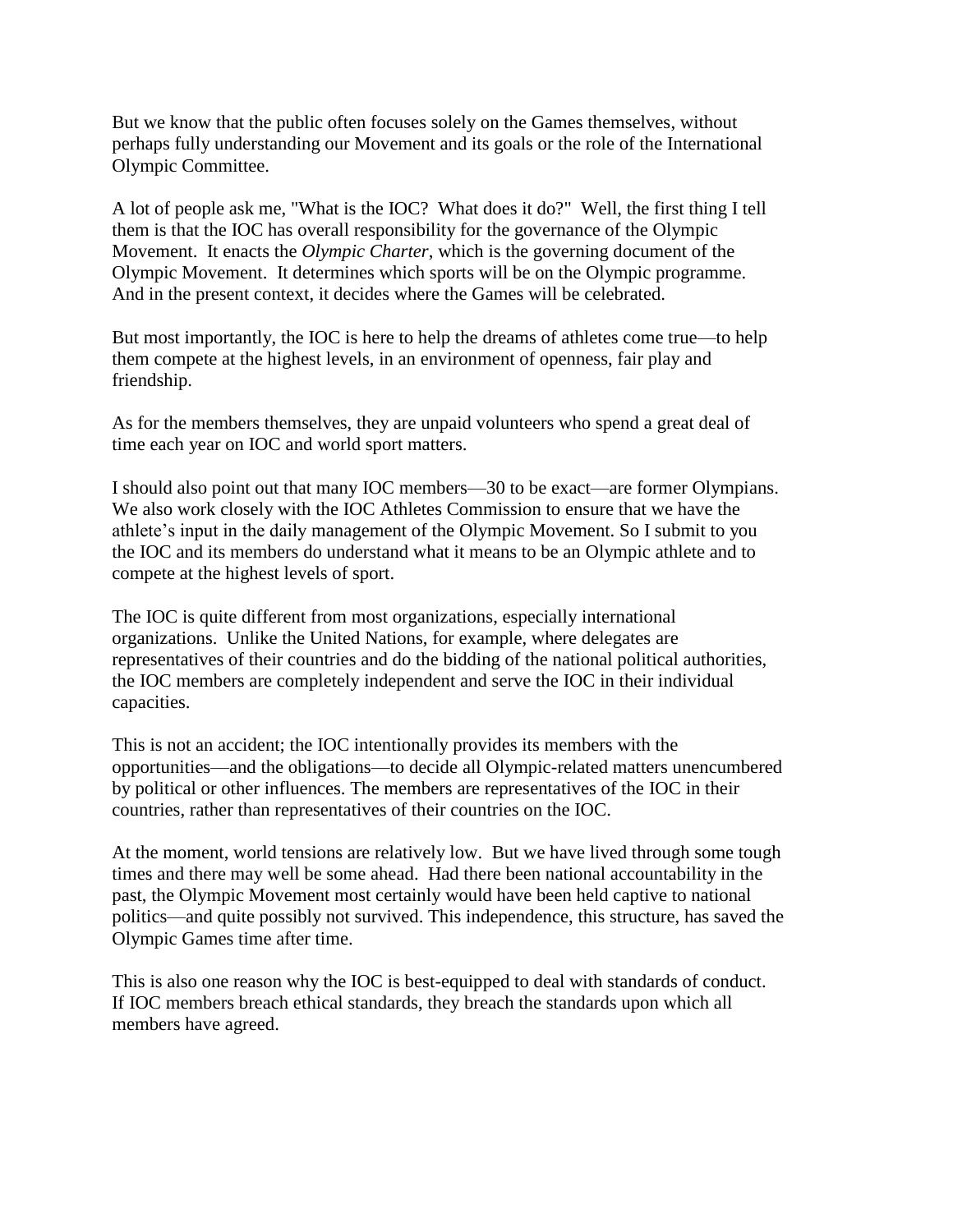The IOC can administer the appropriate discipline. The proof of the pudding is that the IOC, and indeed the entire Olympic Movement, have the most to lose if we fail to deliver a comprehensive and unimpeachable result.

The Olympic Charter makes adherence to these standards quite clear and provides for the removal of IOC members in case they do not properly discharge that responsibility. This is not unlike the self-governing professions, such as medicine and law. Many of the socalled "accountability" complaints, if you examine their sources, tend to come from those who are outside the tent and wish to be inside, not because the IOC is doing a bad job. If you look at the record of the Olympic Movement over the past 104 years, the IOC has clearly done an excellent job.

Let me turn for a moment to the matter of choosing host cities for the Olympic Games. We acknowledge that at times it can be an inefficient process—as are all democratic processes. But I submit to you that we have not made a mistake in selecting our host cities. People may disagree as to whether we have always chosen the absolute best host city in every circumstance. And frankly, that's often a matter of personal opinion. But the important thing is not to make a mistake, and we never have.

Now let me talk about the choice that has given rise to all the current furor: Salt Lake City.

There are a number of observations worth making:

- Salt Lake City was the best candidate city in the race for the 2002 Olympic Winter Games.
- The IOC Evaluation Commission clearly indicated that Salt Lake City was the leading candidate.
- Salt Lake City had an overwhelming "win" on the first round of balloting, something that almost never happens in IOC selections.
- The IOC almost never awards Games to the same host country for successive Olympiads. That's one reason Nagano, not Salt Lake City, was chosen to host the Olympic Winter Games in 1998.
- The result is that we have had three fantastic host cities for the Olympic Winter Games in a row: Lillehammer, Nagano and Salt Lake City.

The IOC should be proud of its host city selection record, and it is. So let me reiterate: Salt Lake City deserves to host the 2002 Winter Games. Salt Lake produced the best, most comprehensive bid. End of story.

They are as well-prepared as a city can be, and they will, without a doubt in my mind, produce the greatest Winter Games we have seen to date.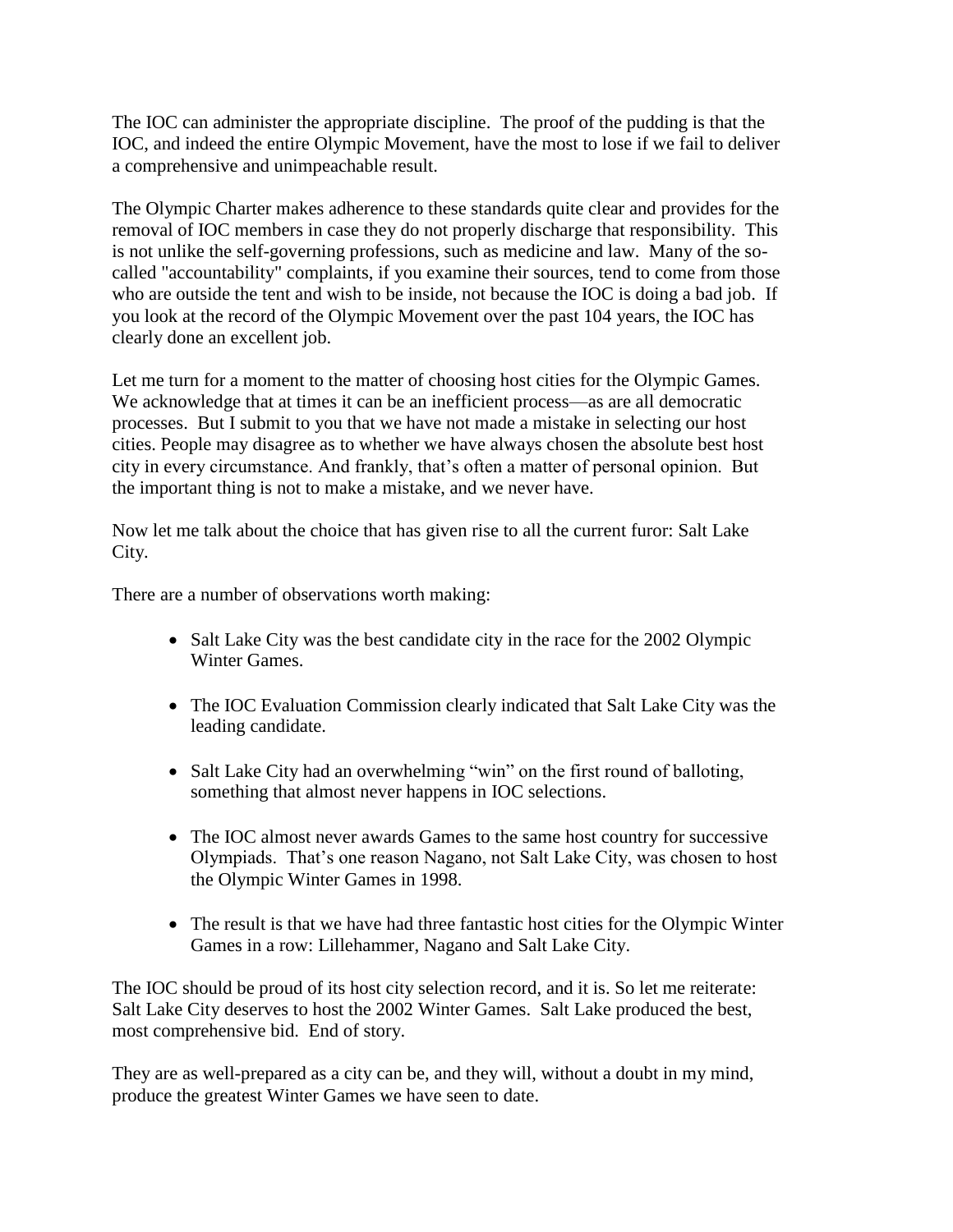I would also add that of all the Host City communities I've been involved in — and there have been many, including a couple in my own country —the Salt Lake City community is as respected, ethical and honorable a group as I have ever known.

Which brings me to the crux of the issue.

There were two sets of guidelines—one for the Salt Lake bid committee and one for the IOC. Clearly, certain individuals in both groups failed to follow these guidelines.

However, the Games were awarded to Salt Lake City on the merits of its candidacy, and the award is governed by the terms of the agreement we signed with Salt Lake City and the United States Olympic Committee. And the IOC will continue to honor this agreement.

I think most of you know that I have been designated as the Chairman of the IOC's Commission to investigate the conduct of certain IOC members as it relates to the Salt Lake City bid. The Commission was established within hours after Salt Lake City delivered the summaries of accounting records to us suggesting that some IOC members may have received personal benefits or payments from the Salt Lake bidding committee.

I can assure you that no member feels good about serving on this Commission. But each of us recognizes that the work must be done and that doing the job properly is of the utmost importance to the IOC. The solutions may be painful, but they are necessary and they must be implemented. On a personal note, I can say that this has been one of the most difficult experiences of my Olympic life. Perhaps *the* most difficult.

But I will tell you that we will do whatever is necessary to ensure that IOC members are held to the highest standards. After we act, there will be no question as to whether we accept inappropriate conduct on the part of IOC members in relation to candidate cities. The IOC Executive Board is firm on this point and the President of the IOC, Juan Antonio Samaranch, is even more firm.

But let me stress that we see our report and recommendations as a beginning—not an end to this issue. What we recommend this weekend in Lausanne, Switzerland will be predicated on the facts as we know them at that time. This investigation has opened the door, providing us with an opportunity for ongoing review of our internal policies and structure.

Our commission has acted with tremendous speed to address this problem. We had to, not only because it was the right thing to do, but because the Winter Games in Salt Lake City and the Olympic Movement in general cannot afford to have this lingering on for months.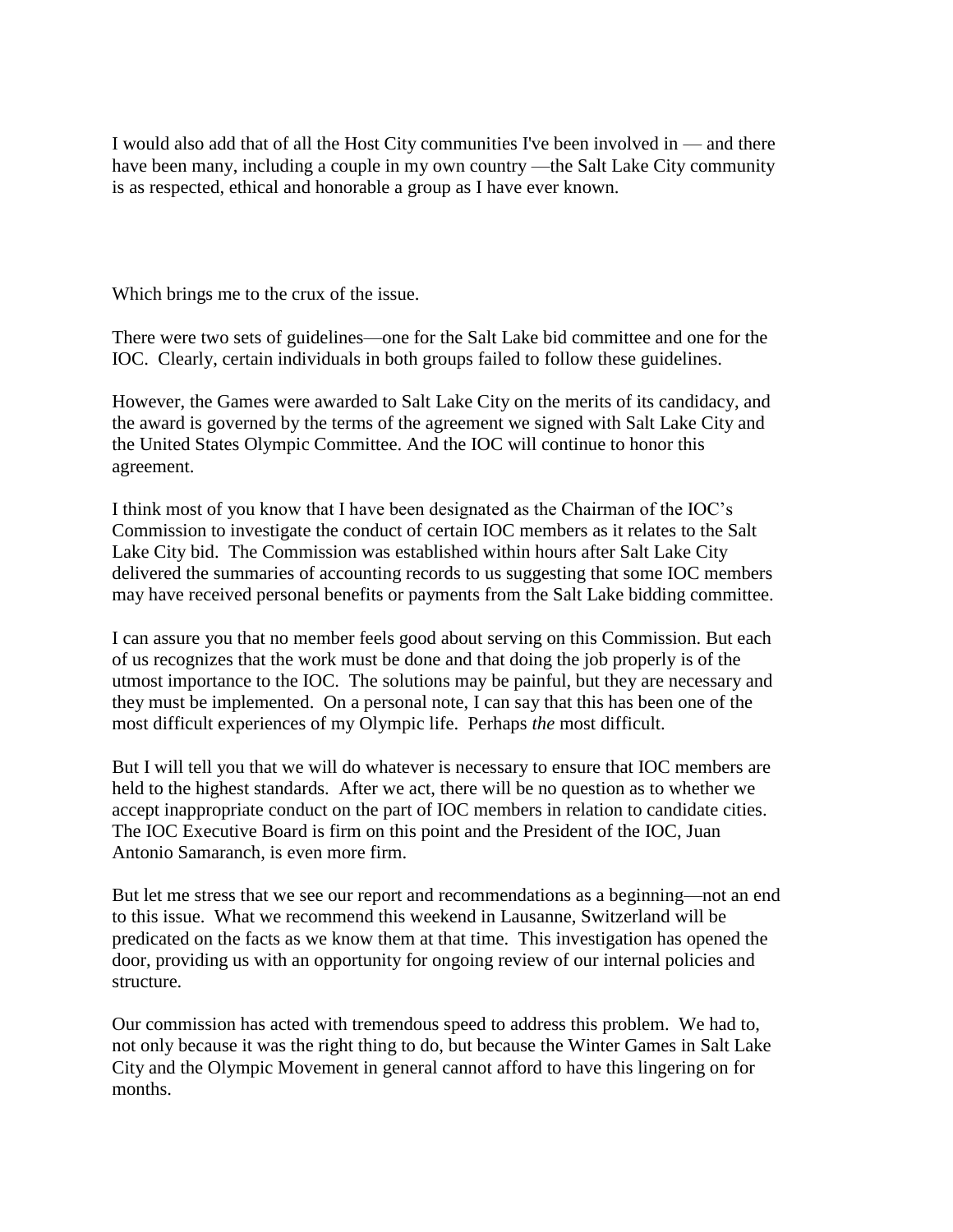The investigation has been an unflinching exercise in pursuing the truth and will be unflinching in its recommendations—for both the individuals involved and the IOC itself.

To those who may doubt our resolve and sincerity, I look forward to your comments after our commission presents its recommendations in Lausanne. As I said, I cannot discuss details now. But I can tell you, as I've already suggested, that we have found evidence of very disappointing conduct by a number of IOC members.

Before I go on I should make it clear that we are not accusing anyone of criminal behavior. Nor are we suggesting that there may have been criminal conduct in these circumstances. These individuals are being called to account for breaking the oath they took when they were inducted as members of the IOC and for bringing the reputation of the IOC into disrepute.

Let me also say that this is not an issue of geography, culture or race and should not be perceived that way. It is a matter of individual conduct in an organization that places the highest importance on its members' personal integrity.

This is why this whole issue is so critical to the IOC. But we should also not lose perspective. With all due respect, some of the commentaries I've read recently have concentrated on the sensational few, rather than the overwhelming majority. IOC members who take their roles very seriously are even more offended by this breach of ethical standards than anyone in the media or public could ever be.

We have tried for years to get something "hard" so that we could act on all the rumors, innuendo and unsupported allegations that float around out there. We have never been able to do so. As you may know, we have no powers to compel witnesses or documents.

We have tried to debrief candidate cities, winners and losers, not just to find general ways to improve our overall process, but also to determine whether there has been inappropriate conduct on the part of any IOC member. None of the bid cities have ever come forward with any evidence.

The fact is, the size and scope of the Olympic Games have increased both the risks and the rewards for all involved. Unfortunately, this includes people who push the envelope too far and those weak enough to be tempted. Our Commission will recommend definitive measures to manage this issue in the bid city process.

We are also looking into the issue of the so-called "agents" who prey on the vulnerabilities and naivete of bidding cities. By the time we are through with so-called Olympic "agents," I doubt that it will be a profitable business—if it ever was.

However, we know that agents cannot work without clients, and in the short term the IOC is more worried about their clients, since the clients are our responsibility. If we get hard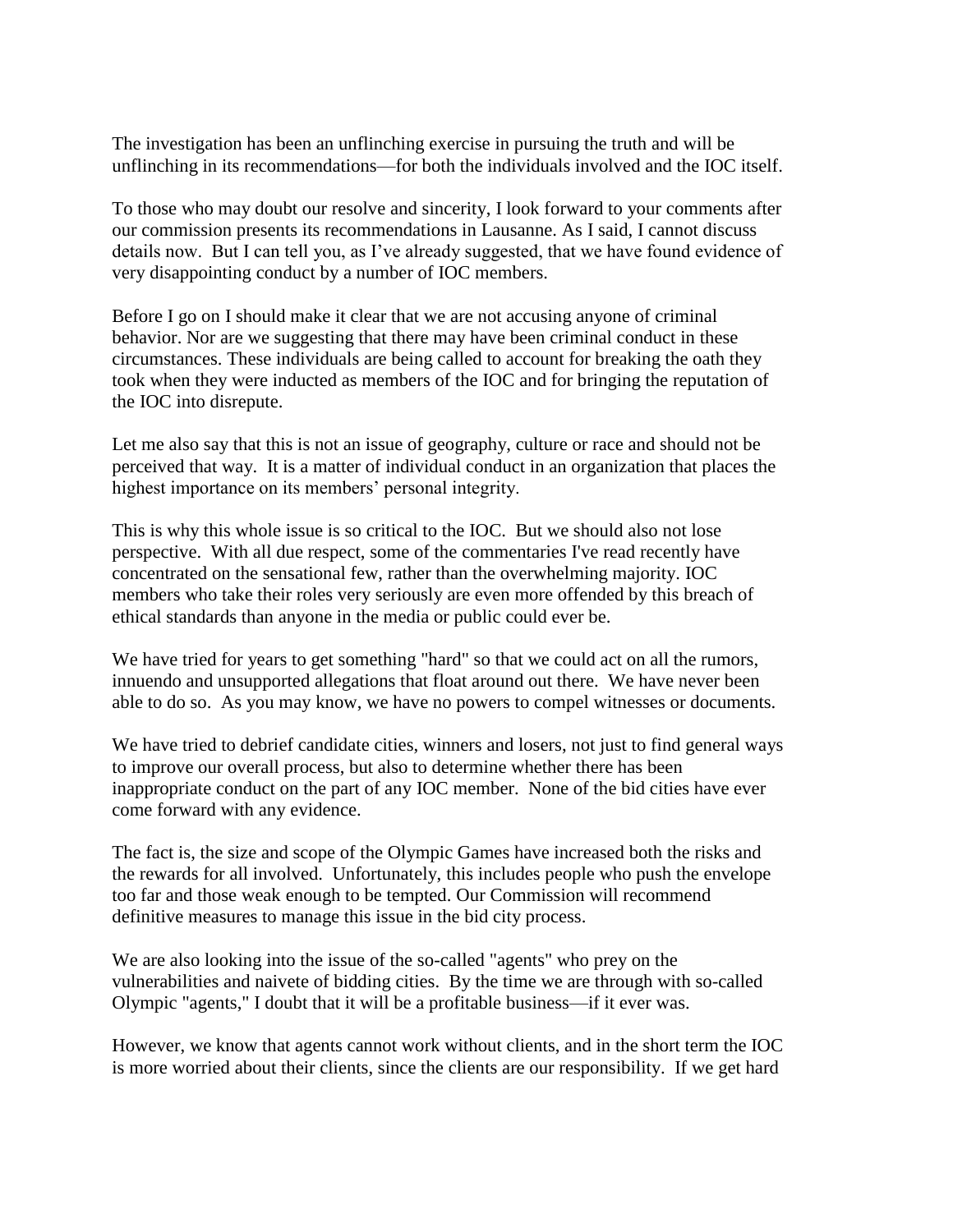data on the agents, however, we will make sure that it becomes known where it needs to be known.

Let me be absolutely clear about our goals here. We will undertake the reforms recommended by the commission. We will do what's necessary to put our house in order and restore your confidence in the IOC and our confidence in ourselves.

Now some people are saying that to do this, we need to not just put our house in order, we need to tear it down and rebuild it. Some people are even calling for the resignation of President Samaranch. I'd like to address that issue directly.

I've been a member of the IOC since before Juan Antonio Samaranch was elected president, and I can tell you that he has been a great leader.

Twenty years ago the Olympic Movement was in trouble. The IOC had little financing, unity within the Movement was shaky at best, and the Games were becoming a Cold War battleground.

Since his election in 1980, the Olympic Games and the Olympic Movement have been transformed. The Movement is now financially secure, politically stable and enjoys the full participation of 200 countries around the world. Moreover, its status as an international organization also allows it to be a force for positive change beyond sport. All of this is the result of President Samaranch's extraordinary vision and leadership.

This organization has thrived on the stability of its leadership. That leadership has guided a very disparate and far-flung membership through numerous crises. President Samaranch has an enormous amount of experience in managing the IOC through both good and bad times. And right now, we need that stability more than ever. No one is more determined to correct this situation than he is. And no one is in a better position to manage the organization now. Our membership will stand behind him in this endeavour.

Now let's turn to the question of money. Who pays for all this? Well, the IOC receives no public or governmental funding. Not a cent. IOC finances are raised mainly through sponsorship and television rights.

The IOC distributes its marketing revenues to almost two hundred National Olympic Committees, to the Summer and Winter Games Organizing committees, the International Sport Federations and various programs targeting youth and sport around the world. The IOC retains only about 7% of these revenues for its own administration. Think about that for a moment: the IOC distributes 93% of the revenue it raises to various entities around the world dedicated to youth and sport.

Of course, the issue of financing is a double-edged sword. On one hand, our growth has brought the Olympic ideals to more people around the world than ever before. On the other hand, we are now faced with a new challenge: managing these messages in a more commercial, information-driven society. That's why last year we conducted the largest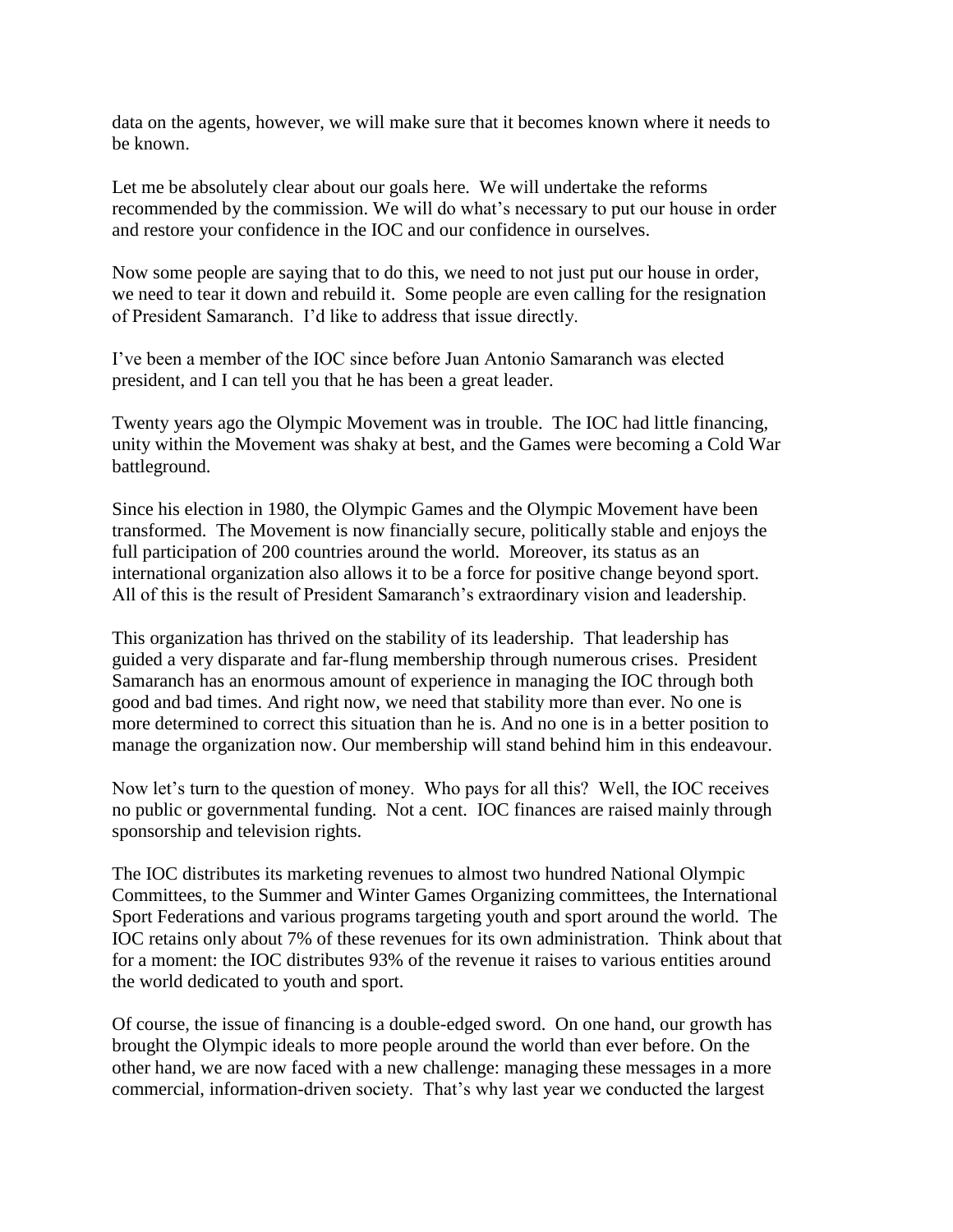research project we have ever undertaken on the image of the Movement—the Olympic "brand."

Now I'm not here today to describe this project in detail. But I do want to tell you that we're learning to do a better job of communicating our commercial agenda to the public and the media by putting commercialism within the Olympic Movement in its proper context.

The culmination of this work is a strategic marketing plan that will help us build and enhance the Olympic brand—while protecting the Olympic ideals at the same time.

Now let me turn to another of our top priorities: Doping in sport.

Doping threatens one of the core ideals of Olympism—the concept of fair play. Perhaps more importantly, it threatens the health and well-being of athletes and young people in general.

The IOC recognizes its responsibility as *the* leader in global sport and has taken a giant step to meet this challenge. We will host the World Conference on Doping in Sport February second through fourth in Lausanne.

The goal of this conference is to establish and adopt effective measures against doping in sport to be implemented by the entire Olympic Movement.

And we will collaborate closely with governmental organizations to ensure the sanctions we adopt are legal and enforceable.

To illustrate our commitment to this crucial issue, the IOC will commit \$25 million to help set up an independent Anti-Doping Agency under the auspices of not only the IOC, but also the independent federations, national Olympic committees, athletes, international government organizations and the business community.

The Olympic Movement is united in its desire to have firm, uniform measures to combat doping in sport before the Sydney Games next year. We are going to war against this menace. And I want to take this opportunity invite any and all sports organizations to join us.

As we all know, challenges provide opportunities. In fact, they are two sides of the same coin. I have no doubt that the current crisis in our organization and the corrective measures we take will make us stronger.

So, let me close by simply thanking all of you here for your tremendous support, and for your extraordinary patience during this difficult episode.

I read a quote the other day from one of the great Olympians, American marathoner Frank Shorter. Frank said, "The IOC is entrusted to put the Olympics on a level playing